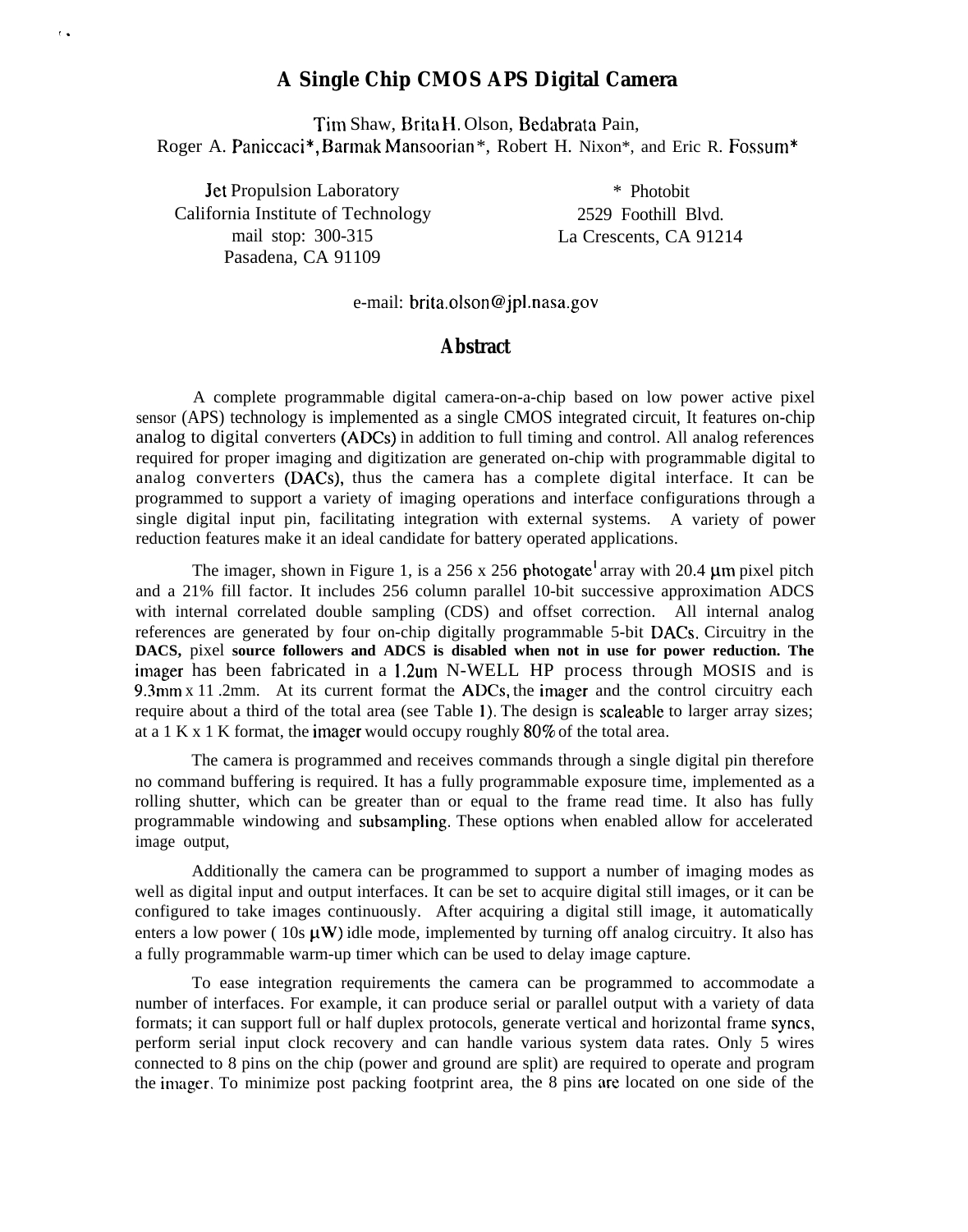imager. Non-essential digital pins are set to a known state when floating so they do not disrupt chip operation.

The signal chain and examples of timing diagrams are shown in Figure 2. The pixel control signals are similar to those used in other APS photogate imagers and are described in more detail in reference 1; a difference in this implementation is that the floating diffusion is usually reset, thus soft reset is not required. In operation, the reset and signal pixel values are first sampled; following this they are subtracted, digitized and output. With serial **output, the** row readout time is dominated by the time required to readout the data, as shown in Figure 2 c. With parallel output roughly 50% of the row readout time is required to output the data.

The camera can be programmed to accommodate a variety of input and output data rates as well as clock rates. For example, one can have separate input command and output data rates. This flexibility is achieved by using separate programmable clocks, derived from the input clock, to control various on-chip operations. Two of the clocks affect the sample and hold time and the ADC conversion rate. In this way, the sample and hold time and the ADC conversion time can be controlled separately and be independent of the input clock rate. Thus, the settling time for these two operations can be held constant for a number of input clock rates

The camera has been designed to support up to a 60 Hz frame rate with parallel output and up to a 14 Hz frame rate with serial output. Using serial output, the chip requires 1.7 mWatts for the digital control circuitry and 9.2 mWatts for the analog circuitry for a total of 10.9 mWatts at an output rate of 85 kpixels/sec. Of the 9.2 mWatts of analog power, 4.6 mWatts are used for two voltage supplying DACS; 2.4 mWatts are used for two current supplying DACS and the remaining 2.2 mWatts for the pixel amplifiers and the ADCS. When the camera is only integrating, the chip power drops to 6.5 mWatts, using 1.7 mWatts and 4.8 mWatts for digital and analog circuitry, respectively; at this time the pixel amplifiers, the ADCS, and the two **current** DACS are off and the voltage DACS are on, but not switching.

## References:

,. .

,<br>,

1. S. M. Mendis, S. E. Kemeny, R. C. Gee, B. Pain, C. O. Staller, Q. Kim, E.R. Fossum, "CMOS Active Pixel Image Sensors for Highly Integrated Imaging Systems," IEEE J. Solid State Circuits, Vol. 32 No. 2, pp. 187-97, 1997.

|                    | current $256 \times 256$<br>area, (percentage of chip area) | 1024 x 1024.5 $\mu$ m HP<br>area, (percentage of chip<br>area) |
|--------------------|-------------------------------------------------------------|----------------------------------------------------------------|
| Sensor Array       | 27 mm <sup>2</sup> (37%)                                    | $150 \text{ mm}^2$ (79%)                                       |
| ADC bank           | 24 mm <sup>2</sup> (33%)                                    | 33 mm <sup>2</sup> $(17%)$                                     |
| <b>DACS</b>        | .5 mm <sup>2</sup> (<1\%)                                   | .2 mm <sup>2</sup> (<1 %)                                      |
| Timing and control | 22 mm <sup>2</sup> (30%)                                    | $(4\%)$<br>$4 \text{ mm}$                                      |

Table 1: Area and percentage of area required for the camera at its current 256 x 256 format with the 1.2  $\mu$ m HP process (lambda = .6) and scaled to a 1 K x 1 K format with the scaleable .5  $\mu$ m HP process (lambda = .35).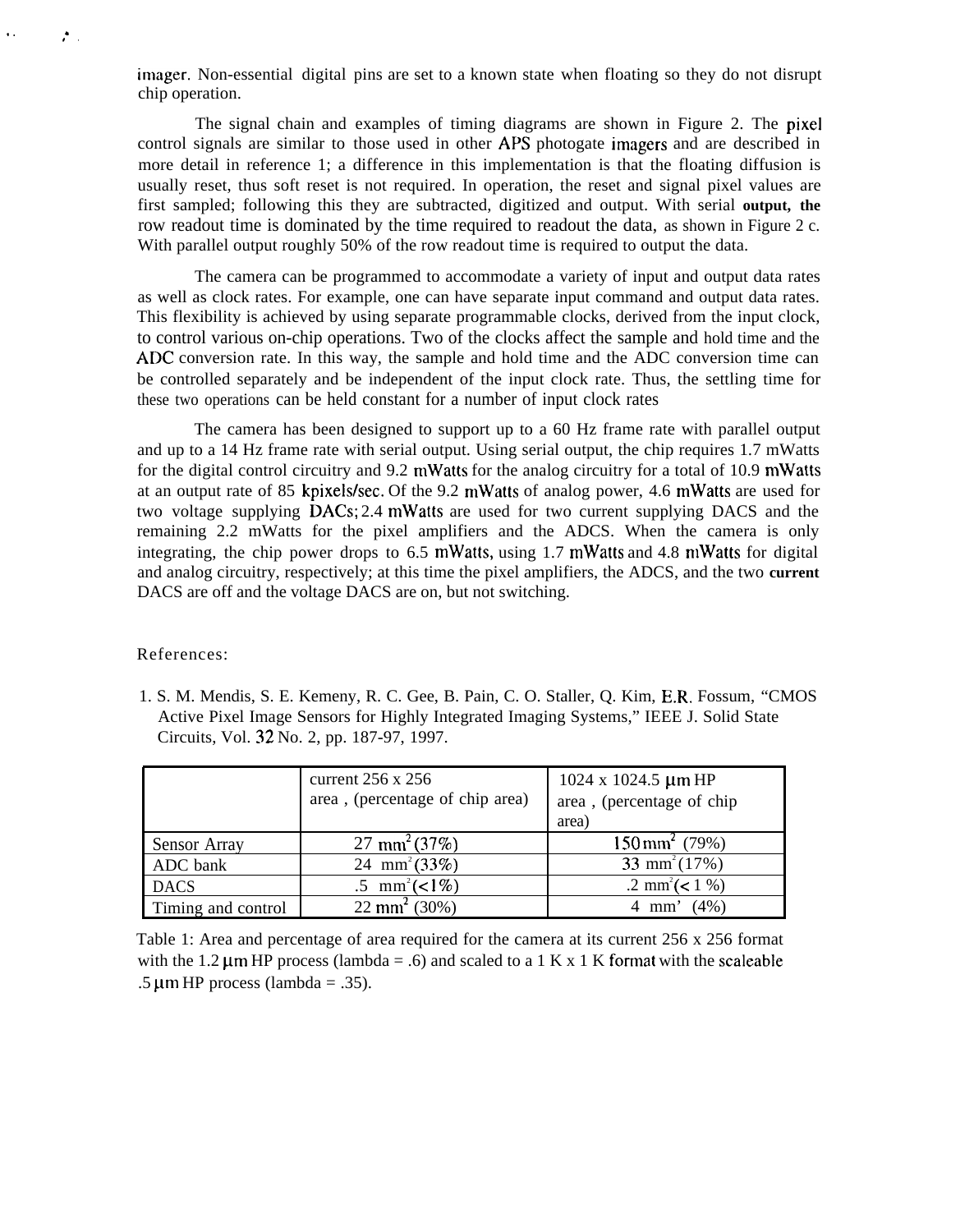



Original



2 x 2 subsampling



Widow of interest

Figure I: Chip Architecture and imagestaken from the sensor utilizing the different imaging modes.